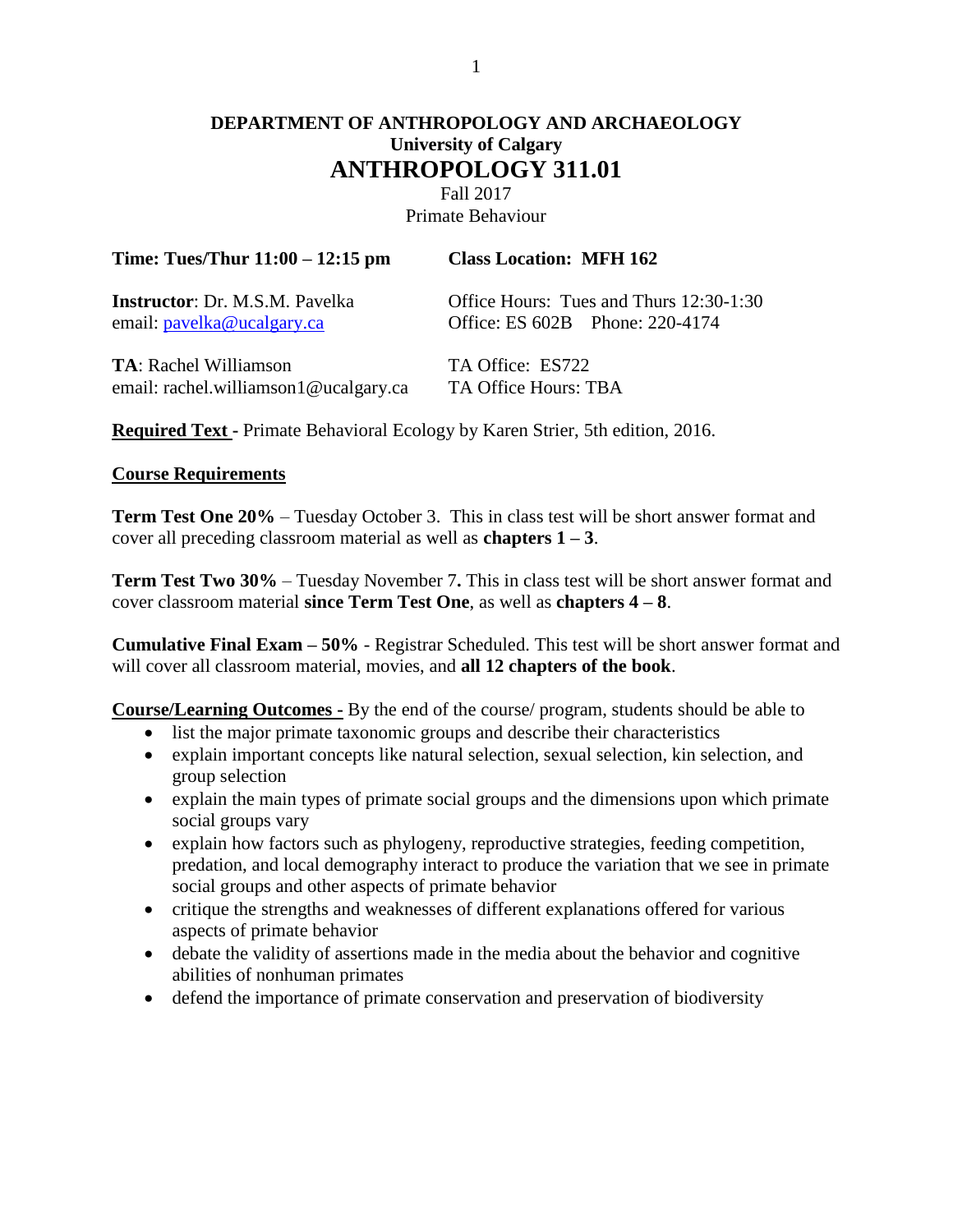**Lecture Notes** - Partial lecture notes will be posted on D2L, and students are encouraged to print these and bring them to class to assist with handwritten note taking. Important: the posted notes are **NOT** sufficient without the lectures themselves. Tests will be based on all materials covered in class including the presented lectures and guest lectures, discussion,  $Q \& A$ , and movies.

Although related and sometimes overlapping, the material in the textbook is not tightly integrated with the lectures. These should be considered as two separate sets of information, both to be mastered for the exams.

## **Classroom Regulations and Expectations**

- **Use of laptops, smart phones, cell phones etc. are not permitted in this class**. In case of disabilities requiring such equipment, documentation of the disability through the DRC and written permission of the instructor is required; special seating arrangements will be made.
- Try to arrive on time to prevent disruption to the class. If you are late please take a seat at the back of the room to minimize disruption. Likewise please stay seated until class in concluded. We will not run overtime.
- Please do not converse with classmates during lectures. This is unfair to students sitting nearby who may miss lecture material that will subsequently appear on exams. If you are discussing lecture material please raise your hand to share the comment or question as that will benefit the whole class. Relevant interruptions are welcome. You may also email questions to me which will be answered at the next class (the questioner will not be identified). Likewise, all email enquiries about tests will be answered in class.
- Please turn cell  $&$  smart phones off during class.

#### **Communication Guidelines –** we offer you this advice to help you have more successful communication in this course and in your professional life in general:

- You are welcome to communicate with the Professor and TA by email or in person before and after class, during office hours, or by appointment.
- Use a professional email address (such as your ucalgary address or a [yourname@gmail.com\)](mailto:yourname@gmail.com) for professional correspondence (such as messages to your Professor or TA). Do not, for example, send emails from accounts that you set up in grade nine when you called yourself [sailormoon99@hotmail.com](mailto:sailormoon99@hotmail.com) or [skrboy@yahoo.com](mailto:skrboy@yahoo.com)
- Use a clear subject line such as "Anth 201 Question" or "Anth 201 Student".
- Use an appropriate greeting to start your email, such as "Dear Dr. Pavelka", and sign off with your full name and ucid number. It is always a good idea to err on the side of formality in professional correspondence.
- Do not skip a greeting altogether, or open with, for example, Hey there, What up? or Yo! If you don't know the name of the Professor or TA start with "Dear Professor or Dear TA", although taking a peak at the course outline might be slightly better than advertising that you don't know the name of the person you are about to ask for something.
- Check the course outline and materials posted on D2L before asking for information that may have already been provided. Again, just to avoid advertising that you don't come to class or consult the materials that have been provided to you.
- Use complete sentences and proof-read and spell check your messages.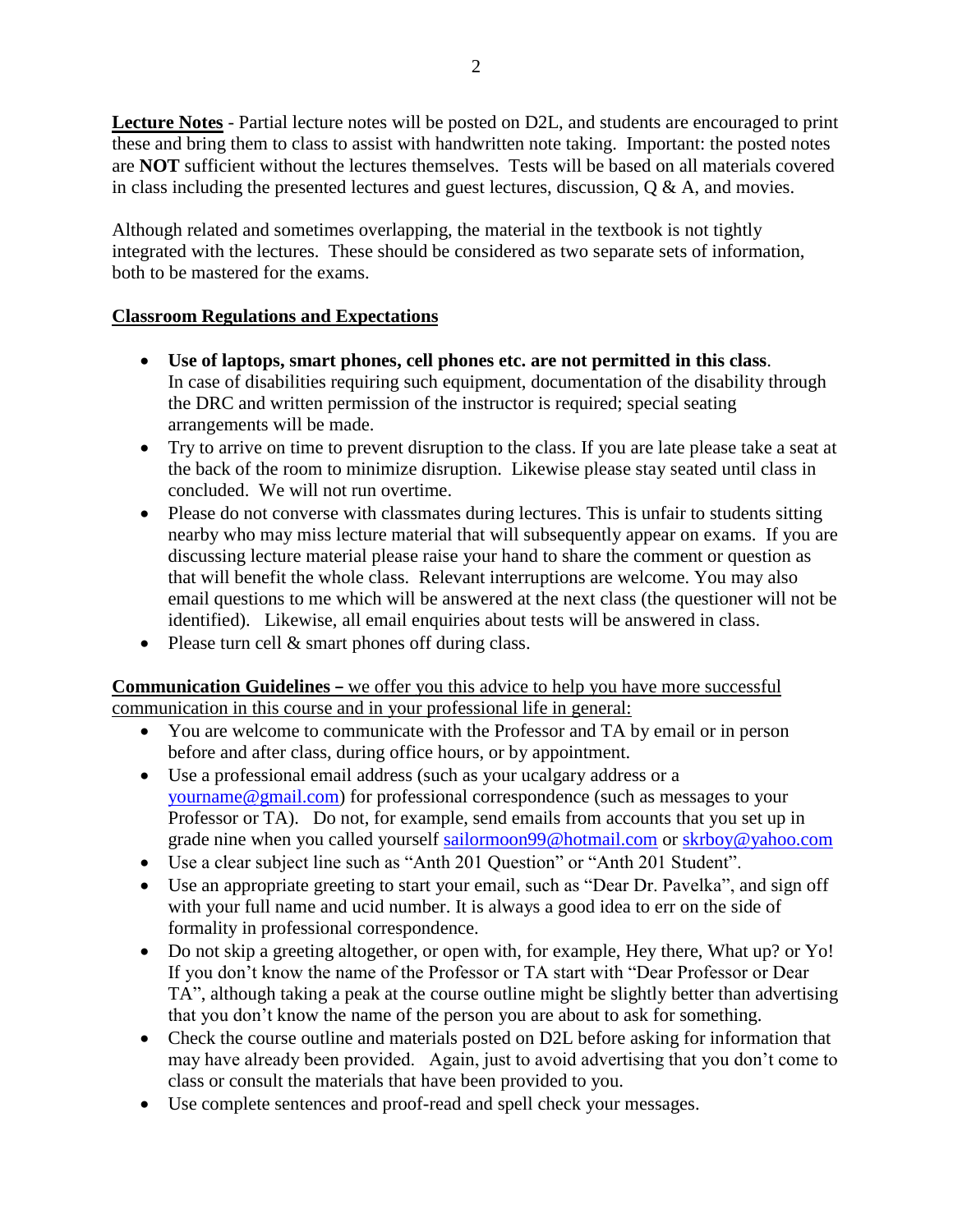- We will respond as soon as possible but to be safe please allow 48 hours for a response, excluding weekends and holidays.
- Check the course outline and materials posted on D2L: the information that you are looking for may already have been provided. For example, no need to send an email asking if the final exam is cumulative when this is clearly stated above.
- Use complete sentences and proof-read and spell check your messages.
- We will respond as soon as possible but to be safe please allow 48 hours for a response, excluding weekends and holidays.

**Classroom Examination Instructions** – Exam room security is taken very seriously. To ensure exam security please see and follow the **Classroom Examination Instructions** for this class on D2L.

**Missed tests automatically receive a score of zero**. In the event of an illness, please try to notify us (Prof, TA, or Anarky main office – 220-6516) before the exam. Doctor's notes are normally not required, but be aware that performance on make-up exams is typically lower than that of those written in class.

**Test Reassessment Instructions** – Term tests will be returned the following week. An answer key will be posted with the class material on D2L. If, after consulting the key, your notes, and the text, you have questions about the scoring of your exam please see and follow the **Test Reassessment Instructions** on D2L.

**No special arrangements will be made following a poor test performance***.* For example, we cannot change the weighting of the tests, allow retakes, or accept alternate assignments in lieu of the test. Prepare in advance to ensure a good test performance – this is your opportunity to perform well. After the test no changes will be made.

| $A+$ 100 - 94.9%        | B.           | 79.8 - 74.9%        | $C-$ 62.8 – 58.9%  |
|-------------------------|--------------|---------------------|--------------------|
| A 94.8 - 89.9%          |              | $B - 74.8 - 70.9\%$ | $D+ 58.8 - 54.9\%$ |
| A- 89.8 - 84.9%         |              | $C_{+}$ 70.8–66.9%  | D $54.8-49.9\%$    |
| $B_{+}$ $84.8 - 79.9\%$ | $\mathbf{C}$ | $66.8 - 62.9\%$     | 49.8% and below    |

#### **Writing Across the Curriculum**

Writing skills are not exclusive to English courses and, in fact, should cross all disciplines. The University supports the belief that throughout their University careers, students should be taught how to write well so that when they graduate their writing abilities will be far above the minimal standards required at entrance. Consistent with this belief, students are expected to do a substantial amount of writing in their University courses and, where appropriate, instructors can and may use writing and the grading thereof as a factor in the evaluation of student work. The services provided by the Writing Centre in the Effective Writing Office can be utilized by all undergraduate and graduate students who feel they require further assistance.